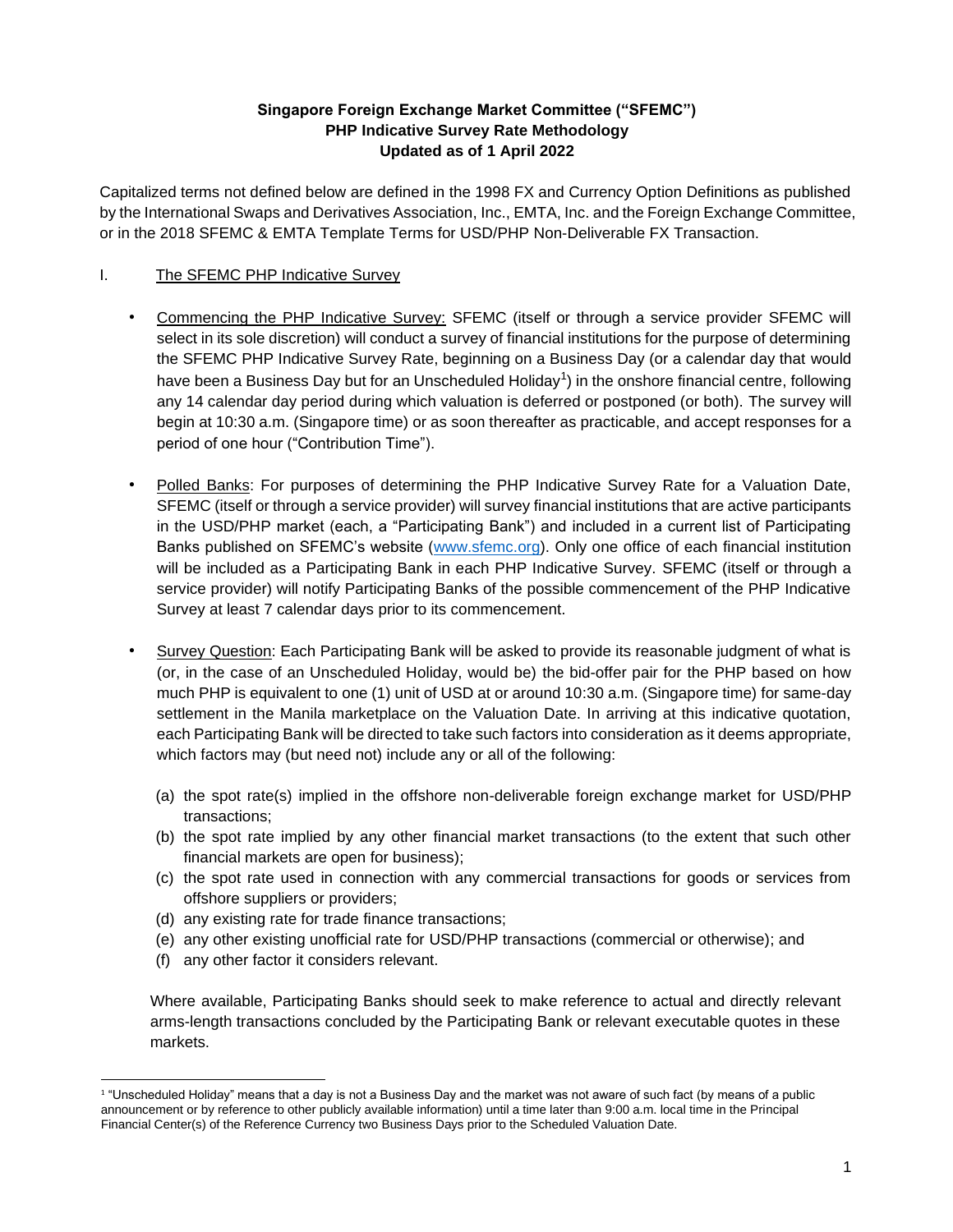### II. Use of Survey Results

- SFEMC (itself or through a service provider) will determine the mid-point of each bid-offer pair. The arithmetic mean of the mid-points will be used to determine the PHP Indicative Survey Rate, rounded to the third decimal point as described below.
- If the PHP Indicative Survey results in 21 or more responses, then the 4 highest and 4 lowest midpoints will be eliminated, and the arithmetic mean of the remaining midpoints will be computed and will constitute the PHP Indicative Survey Rate for such Valuation Date. For purposes of eliminating the 4 highest and 4 lowest mid-points, if more than 4 mid-points have the same highest value or lowest value, then only 4 such mid-points will be eliminated.
- If the PHP Indicative Survey results in less than 21 but 11 or more responses, then the 2 highest and 2 lowest mid-points will be eliminated, and the arithmetic mean of the remaining mid-points will be computed and will constitute the PHP Indicative Survey Rate for such Valuation Date. For purposes of eliminating the 2 highest and 2 lowest mid-points, if more than 2 mid-points have the same highest value or lowest value, then only 2 such mid-points will be eliminated.
- If the PHP Indicative Survey results in less than 11 but 8 or more responses, then the highest and the lowest mid-points will be eliminated and the arithmetic mean of the remaining midpoints will be computed and will constitute the PHP Indicative Survey Rate for such Valuation Date. For purposes of eliminating the highest and lowest mid-points, if more than 1 mid-point has the same highest value or lowest value, then only 1 such mid-point will be eliminated.
- If the PHP Indicative Survey results in less than 8 but 5 or more responses, then no mid-points will be eliminated and the arithmetic mean of all midpoints will be computed and will constitute the PHP Indicative Survey Rate for such Valuation Date.
- In line with the corresponding onshore fixing convention for decimal place, Participating Banks shall contribute the bid-offer pair up to the third decimal point (e.g., 52.165).

# III. Insufficient Responses

If the PHP Indicative Survey results in less than 5 responses from Participating Banks ("Insufficient Responses"), no PHP Indicative Survey Rate will be available for the relevant Valuation Date. The next PHP Indicative Survey will take place on the next succeeding Business Day in Manila (or calendar day that would have been a Business Day but for an Unscheduled Holiday), subject to Section V below.

#### IV. PHP Indicative Survey Rate Publication

- The PHP Indicative Survey Rate will be published on Refinitiv and/or Bloomberg platforms at 12:30 p.m. (Singapore time), or as soon thereafter as practicable.
- As soon as it is determined that the PHP Indicative Survey will result in Insufficient Responses, a notice that no PHP Indicative Survey Rate is available for the Valuation Date will be published on Refinitiv and/or Bloomberg platforms.